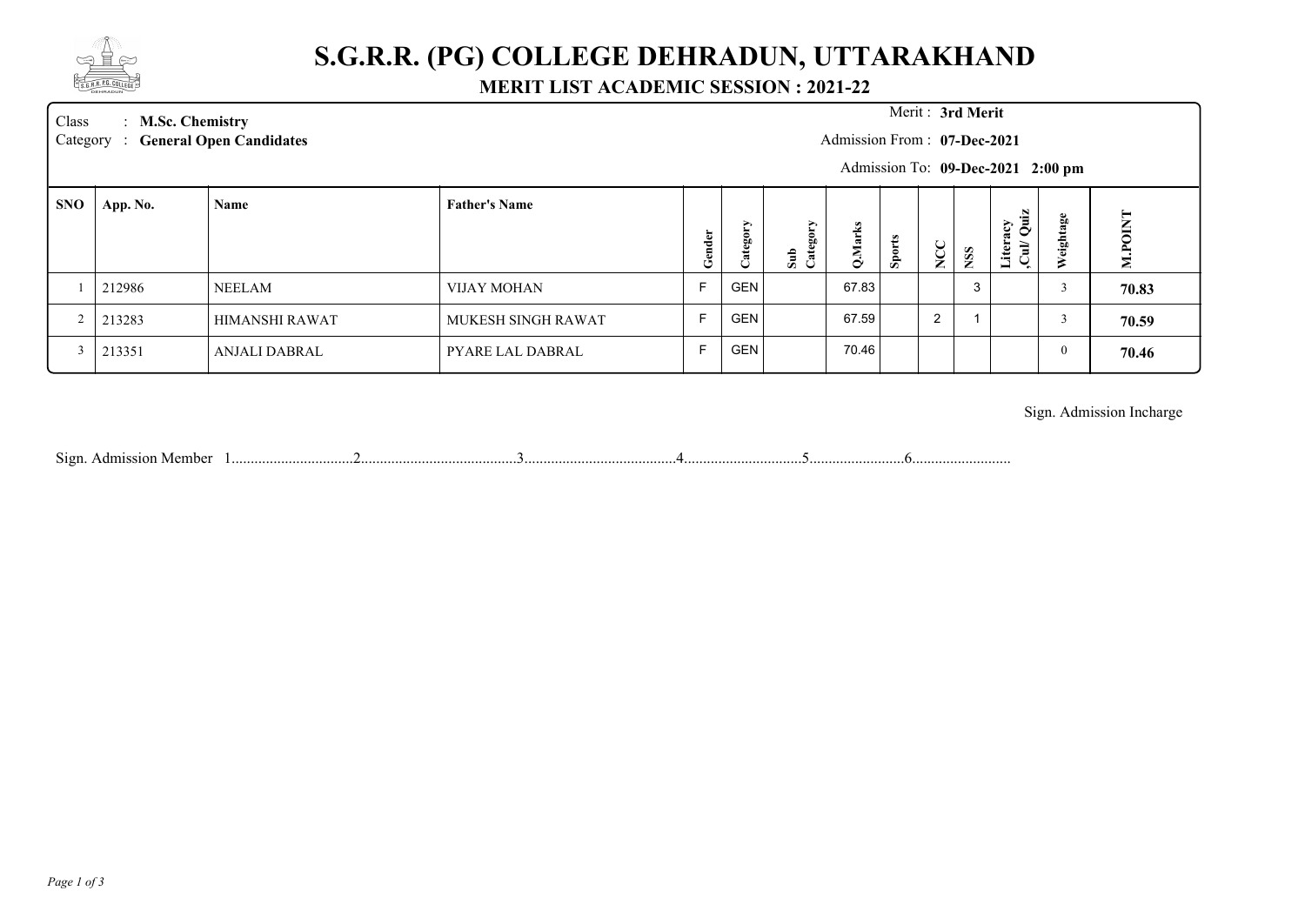

## **S.G.R.R. (PG) COLLEGE DEHRADUN, UTTARAKHAND**

### **MERIT LIST ACADEMIC SESSION : 2021-22**

| Class<br>: M.Sc. Chemistry<br>Category : OBC Open Candidates |          |              |                      | Merit: 3rd Merit<br>Admission From: 07-Dec-2021<br>Admission To: 09-Dec-2021 2:00 pm |                   |                   |            |           |                  |            |                                           |          |                |
|--------------------------------------------------------------|----------|--------------|----------------------|--------------------------------------------------------------------------------------|-------------------|-------------------|------------|-----------|------------------|------------|-------------------------------------------|----------|----------------|
| <b>SNO</b>                                                   | App. No. | Name         | <b>Father's Name</b> | Gender                                                                               | ∽<br>gg<br>C<br>ී | ⋗<br>Sub<br>Categ | Marl.<br>◡ | ఆ<br>Spor | $\sum_{i=1}^{n}$ | <b>NSS</b> | 'n.<br>$\frac{5}{2}$<br>Liter:<br>ਵੇ<br>◡ | eightage | <b>M.POINT</b> |
|                                                              | 213116   | <b>ASTHA</b> | KENDRA SINGH ASWAL   |                                                                                      | OBC               |                   | 65.03      |           |                  |            |                                           | v        | 65.03          |

Sign. Admission Incharge

Sign. Admission Member 1................................2.........................................3........................................4...............................5.........................6..........................